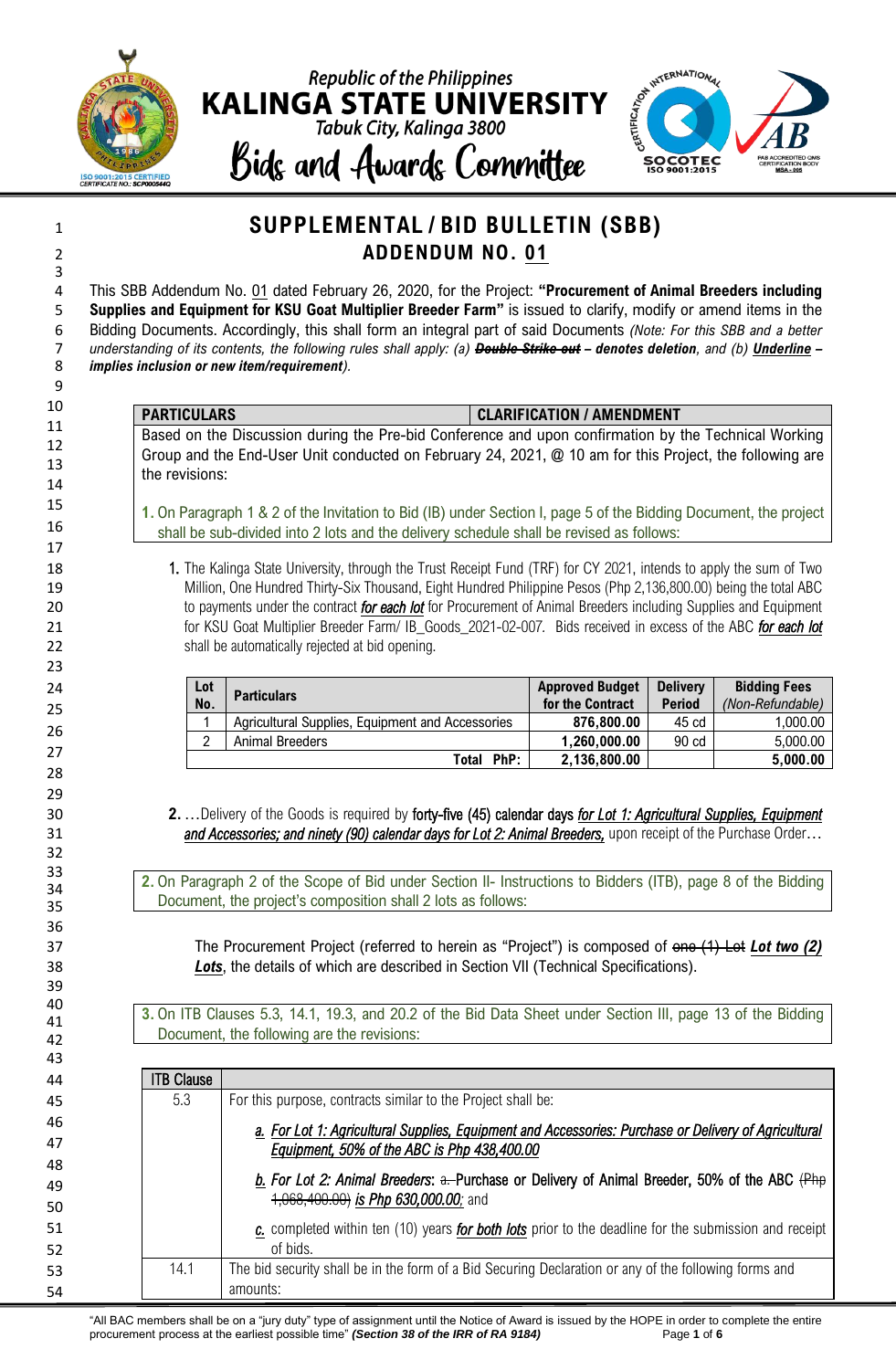

99





|                                                                                                                                                                                                                                                                | The amount of not less than Php 42,736.00 17,536.00 for Lot 1: Agricultural Supplies, Equipment<br>a.<br>and Accessories, and Php 25,200.00 for Lot 2: Animal Breeders, if bid security is in cash, cash-<br>ier's/manager's check, bank draft/guarantee or irrevocable letter of credit; or |                         |              |  |
|----------------------------------------------------------------------------------------------------------------------------------------------------------------------------------------------------------------------------------------------------------------|----------------------------------------------------------------------------------------------------------------------------------------------------------------------------------------------------------------------------------------------------------------------------------------------|-------------------------|--------------|--|
|                                                                                                                                                                                                                                                                | The amount of not less than Php 406,840.00 43,840.00 for Lot 1: Agricultural Supplies, Equip-<br>b.<br>ment and Accessories, and Php 63,000.00 for Lot 2: Animal Breeders, if bid security is in Surety<br>Bond.                                                                             |                         |              |  |
| 19.3                                                                                                                                                                                                                                                           | The Project will be awarded as one by lot composing of the following eatergories groupings and ABC:                                                                                                                                                                                          |                         |              |  |
| <b>Title</b>                                                                                                                                                                                                                                                   |                                                                                                                                                                                                                                                                                              | <b>Items</b>            | <b>ABC</b>   |  |
|                                                                                                                                                                                                                                                                | <b>Category A: Agricultural Supplies</b>                                                                                                                                                                                                                                                     | Various items, refer to | 407,300.00   |  |
|                                                                                                                                                                                                                                                                | <b>Category B: Agricultural Materials and Equipment</b>                                                                                                                                                                                                                                      | Section VII (Technical  | 469,500.00   |  |
|                                                                                                                                                                                                                                                                | Lot 1: Agricultural Supplies, Equipment and Accessories                                                                                                                                                                                                                                      | Specifications)         | 876,800.00   |  |
|                                                                                                                                                                                                                                                                | <b>Category C Lot 2: Animal Breeders</b>                                                                                                                                                                                                                                                     |                         | 1,260,000.00 |  |
| 20.2<br>List of licenses and permits relevant to the Project and the corresponding law requiring it:<br>VAT or Non-VAT Registration Certificates;<br>1.<br>For Lot 2: Animal Breeders, License to Operate or equivalent permit issued by a relevant government |                                                                                                                                                                                                                                                                                              |                         |              |  |
| 2.                                                                                                                                                                                                                                                             |                                                                                                                                                                                                                                                                                              |                         |              |  |

#### **4.** On Section VI- Schedule of Requirements, page 20 of the Bidding Document, the Delivery Schedule's table is amended as follows:

| No. | Lot and Reference                                                                                                                                                                                   | Qtv  | Unit       | Delivered.<br>Weeks/Months                                                                                                                        |
|-----|-----------------------------------------------------------------------------------------------------------------------------------------------------------------------------------------------------|------|------------|---------------------------------------------------------------------------------------------------------------------------------------------------|
|     | Procurement of Animal Breeders including Supplies and<br>Equipment for KSU Goat Multiplier Breeder Farm, as follows:                                                                                | $+2$ | lot        | Delivery shall be completed within<br>FORTY-FIVE (45) CALENDAR<br><b>DAYS</b> the following schedule<br>upon acceptance of the Purchase<br>Order: |
|     | <b>Gategory A: Agricultural Supplies</b><br><b>Category B: Agricultural Materials and Equipment</b><br>Lot 1: Agricultural Supplies, Equipment and Accessories<br>Gategory G Lot 2: Animal Breeders |      | lot<br>lot | Forty-Five (45) calendar days<br>Ninety (90) calendar days                                                                                        |

#### **5.** On Section VII- Technical Specifications, pages 22-24 of the Bidding Document, the Technical Specifications are amended as follows:

#### 98 Technical Specifications

|             |                             |            |             | <b>STATEMENT OF COMPLIANCE</b>                                                             |
|-------------|-----------------------------|------------|-------------|--------------------------------------------------------------------------------------------|
|             |                             |            |             |                                                                                            |
|             |                             |            |             | [Bidders must state here either "Comply" or<br>"Not Comply" against each of the individual |
|             |                             |            |             | parameters of each Specification stating the<br>corresponding performance parameter of     |
|             |                             |            |             | the Equipment offered. Statements of "Com-                                                 |
| <b>ITEM</b> | <b>ITEM AND DESCRIPTION</b> | <b>QTY</b> | <b>UNIT</b> | ply" or "Not Comply" must be supported by                                                  |
| NO.         |                             |            |             | evidence in a Bidders Bid and cross-refer-<br>enced to that evidence. Evidence shall be in |
|             |                             |            |             | the form of manufacturer's un-amended                                                      |
|             |                             |            |             | sales literature, unconditional statements of                                              |
|             |                             |            |             | Specification and compliance issued by the                                                 |
|             |                             |            |             | manufacturer, samples, independent test                                                    |
|             |                             |            |             | data etc., as appropriate. A statement that is                                             |

"All BAC members shall be on a "jury duty" type of assignment until the Notice of Award is issued by the HOPE in order to complete the entire procurement process at the earliest possible time" *(Section 38 of the IRR of RA 9184)* Page **2** of **6**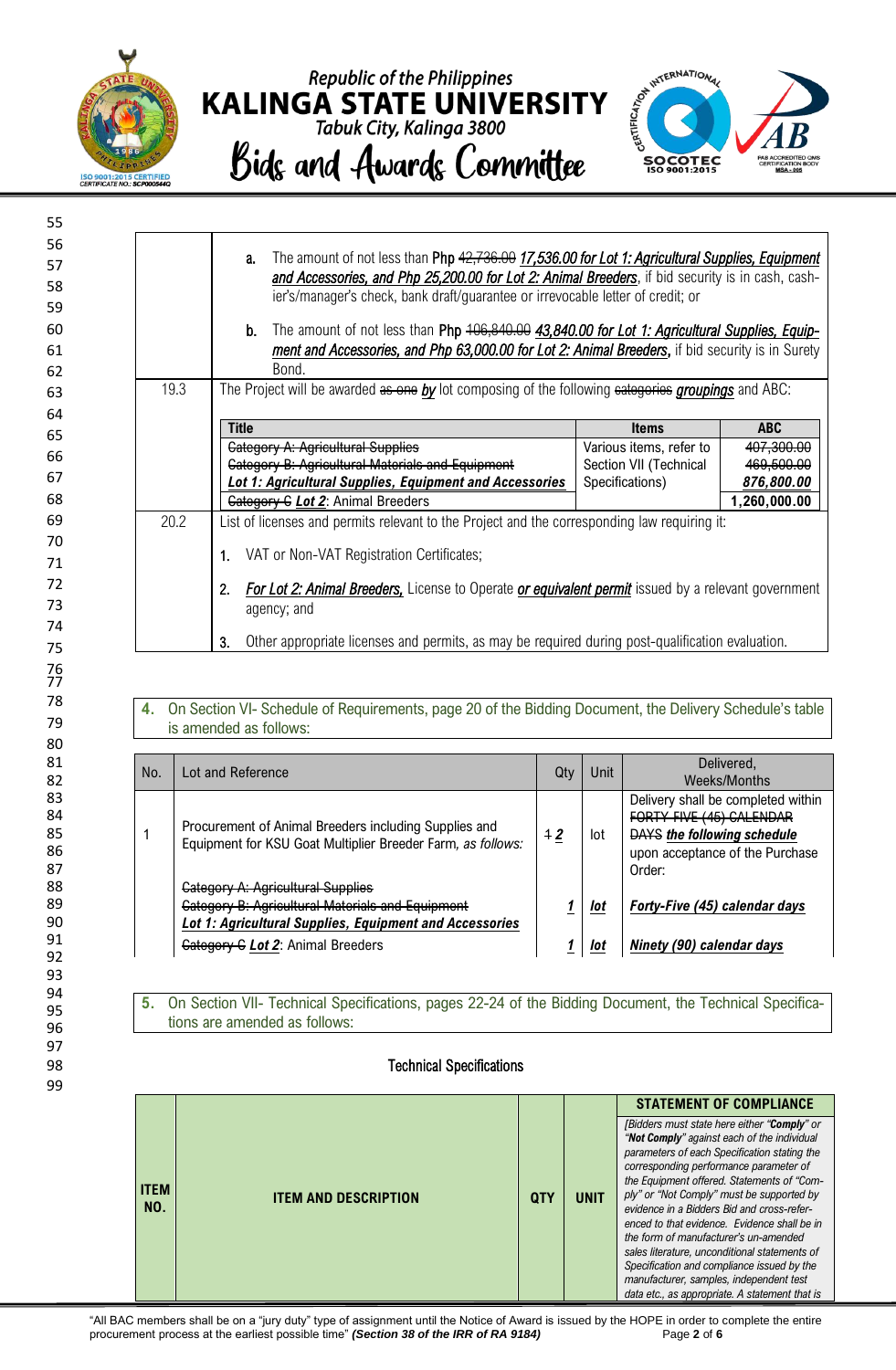

### **Republic of the Philippines KALINGA STATE UNIVERSITY**<br>Tabuk City, Kalinga 3800 Bids and Awards Committee



|    |                                                                                                         |                         |        | not supported by evidence or is subse-<br>quently found to be contradicted by the evi-<br>dence presented will render the Bid under<br>evaluation liable for rejection. A statement<br>either in the Bidder's statement of compli-<br>ance or the supporting evidence that is<br>found to be false either during Bid evalua-<br>tion, post-qualification or the execution of<br>the Contract may be regarded as fraudulent<br>and render the Bidder or supplier liable for<br>prosecution subject to the applicable laws<br>and issuances.] |
|----|---------------------------------------------------------------------------------------------------------|-------------------------|--------|---------------------------------------------------------------------------------------------------------------------------------------------------------------------------------------------------------------------------------------------------------------------------------------------------------------------------------------------------------------------------------------------------------------------------------------------------------------------------------------------------------------------------------------------|
|    | Lot 1: Agricultural Supplies, Equipment and Accessories                                                 |                         |        |                                                                                                                                                                                                                                                                                                                                                                                                                                                                                                                                             |
|    | <b>Agricultural Feeds</b>                                                                               |                         |        |                                                                                                                                                                                                                                                                                                                                                                                                                                                                                                                                             |
| 1  | Starter ruminant feed, 50 kls/cavan                                                                     | 10                      | cavan  |                                                                                                                                                                                                                                                                                                                                                                                                                                                                                                                                             |
| 2  | Grower ruminant feed, 50 kls/cavan                                                                      | 20                      | cavan  |                                                                                                                                                                                                                                                                                                                                                                                                                                                                                                                                             |
| 3  | Breeder ruminant feed, 50 kls/cavan                                                                     | 40                      | cavan  |                                                                                                                                                                                                                                                                                                                                                                                                                                                                                                                                             |
| 4  | Mineral Supplement, salt or mineral, 4pcs/box                                                           | 5                       | box    |                                                                                                                                                                                                                                                                                                                                                                                                                                                                                                                                             |
|    | <b>Forage Planting Materials</b>                                                                        |                         |        |                                                                                                                                                                                                                                                                                                                                                                                                                                                                                                                                             |
| 5  | Centrosema seed                                                                                         | 10                      | kilo   |                                                                                                                                                                                                                                                                                                                                                                                                                                                                                                                                             |
| 6  | Acid Ipil-Ipil Seed                                                                                     | 10                      | kilo   |                                                                                                                                                                                                                                                                                                                                                                                                                                                                                                                                             |
| 7  | Rensonii Seed                                                                                           | 10                      | kilo   |                                                                                                                                                                                                                                                                                                                                                                                                                                                                                                                                             |
| 8  | Indigofera Seed                                                                                         | 10                      | kilo   |                                                                                                                                                                                                                                                                                                                                                                                                                                                                                                                                             |
| 9  | Flemingia Seed                                                                                          | 10                      | kilo   |                                                                                                                                                                                                                                                                                                                                                                                                                                                                                                                                             |
|    | <b>Biologics</b>                                                                                        |                         |        |                                                                                                                                                                                                                                                                                                                                                                                                                                                                                                                                             |
| 10 | Fertilizer, Organic, 40kls/cavan                                                                        | 30                      | cavan  |                                                                                                                                                                                                                                                                                                                                                                                                                                                                                                                                             |
| 11 | Fertilizer, Triple 14, 50kls/cavan                                                                      | 15                      | cavan  |                                                                                                                                                                                                                                                                                                                                                                                                                                                                                                                                             |
| 12 | Vitamin-B Complex, 100ml/bottle                                                                         | 11                      | bottle |                                                                                                                                                                                                                                                                                                                                                                                                                                                                                                                                             |
| 13 | Vit A, D, E, 100 ml/bottle                                                                              | 3                       | bottle |                                                                                                                                                                                                                                                                                                                                                                                                                                                                                                                                             |
| 14 | Ivermectin, soluble                                                                                     | 11                      | pack   |                                                                                                                                                                                                                                                                                                                                                                                                                                                                                                                                             |
| 15 | Triclabendazole                                                                                         | 11                      | liter  |                                                                                                                                                                                                                                                                                                                                                                                                                                                                                                                                             |
| 16 | Albendazole                                                                                             | 11                      | liter  |                                                                                                                                                                                                                                                                                                                                                                                                                                                                                                                                             |
| 17 | Molasses, 4liter/gallon                                                                                 | 15                      | gallon |                                                                                                                                                                                                                                                                                                                                                                                                                                                                                                                                             |
|    | <b>Other Supplies and and Materials</b>                                                                 |                         |        |                                                                                                                                                                                                                                                                                                                                                                                                                                                                                                                                             |
| 18 | Syringe, Fiber Glass, 10ml                                                                              | $\overline{c}$          | piece  |                                                                                                                                                                                                                                                                                                                                                                                                                                                                                                                                             |
| 19 | Syringe, Disposable, 5ml, 100 pcs/box                                                                   | 5                       | box    |                                                                                                                                                                                                                                                                                                                                                                                                                                                                                                                                             |
| 20 | Syringe, Disposable, 3ml 100 pcs/box                                                                    | $\overline{\mathbf{4}}$ | box    |                                                                                                                                                                                                                                                                                                                                                                                                                                                                                                                                             |
| 21 | Gloves, Disposable, latex glove, Medium, 100 pcs/box                                                    | $\overline{2}$          | box    |                                                                                                                                                                                                                                                                                                                                                                                                                                                                                                                                             |
| 22 | Oral dewormer, Drenching gun with hose (stainless coat)                                                 | $\boldsymbol{2}$        | piece  |                                                                                                                                                                                                                                                                                                                                                                                                                                                                                                                                             |
| 23 | Automatic, dose syringe                                                                                 | 1                       | piece  |                                                                                                                                                                                                                                                                                                                                                                                                                                                                                                                                             |
| 24 | Rubberized pail, 16 liters capacity                                                                     | 15                      | piece  |                                                                                                                                                                                                                                                                                                                                                                                                                                                                                                                                             |
| 25 | Crates, Foldable Collapsible Plastic Crate for Storage,                                                 | 25                      | piece  |                                                                                                                                                                                                                                                                                                                                                                                                                                                                                                                                             |
|    | Size W36 x L 53.5 x H 28cm                                                                              |                         |        |                                                                                                                                                                                                                                                                                                                                                                                                                                                                                                                                             |
| 26 | Nylon Rope, pencil size, 50 meters/roll                                                                 | 1                       | roll   |                                                                                                                                                                                                                                                                                                                                                                                                                                                                                                                                             |
| 27 | Sakoline, 4 meters x 70 meters, durable                                                                 | 1                       | roll   |                                                                                                                                                                                                                                                                                                                                                                                                                                                                                                                                             |
|    | <b>Agricultural Equipment and Accessories</b>                                                           |                         |        |                                                                                                                                                                                                                                                                                                                                                                                                                                                                                                                                             |
| 28 | Artificial Vagina, Rubber Tube insert                                                                   | 1                       | unit   |                                                                                                                                                                                                                                                                                                                                                                                                                                                                                                                                             |
| 29 | Microscope with stage warmer, Maximum Magnifica-<br>tion Levels, (64x, 160x, 640x, 1600x) Dual eyepiece | 1                       | set    |                                                                                                                                                                                                                                                                                                                                                                                                                                                                                                                                             |
|    | 16x, objectives 4x, 10x, 40x, 100x)                                                                     |                         |        |                                                                                                                                                                                                                                                                                                                                                                                                                                                                                                                                             |
| 30 | Refrigerator, 2 doors, 7 cubic ft.                                                                      | $\mathbf{1}$            | set    |                                                                                                                                                                                                                                                                                                                                                                                                                                                                                                                                             |
|    | Water bath, enables the consistent temperature of the                                                   |                         |        |                                                                                                                                                                                                                                                                                                                                                                                                                                                                                                                                             |
| 31 | water during the examination, prevents semen from tem-                                                  | 1                       | set    |                                                                                                                                                                                                                                                                                                                                                                                                                                                                                                                                             |
|    | perature shock 2, holes, 1 line set up, 2 liters capacity                                               |                         |        |                                                                                                                                                                                                                                                                                                                                                                                                                                                                                                                                             |
| 32 | Micropipette, 10-100µl capacity                                                                         | $\mathbf{1}$            | set    |                                                                                                                                                                                                                                                                                                                                                                                                                                                                                                                                             |
| 33 | Laboratory digital weighing scale, Measures weight of up                                                | 1                       | set    |                                                                                                                                                                                                                                                                                                                                                                                                                                                                                                                                             |
|    | t0 3kg (+/- 0.1g) Product dimension, 27.5 x 21.5 x 13cm                                                 |                         |        |                                                                                                                                                                                                                                                                                                                                                                                                                                                                                                                                             |
|    | Digital Lab Thermometer, Min/Max hold function tem-                                                     |                         |        |                                                                                                                                                                                                                                                                                                                                                                                                                                                                                                                                             |
| 34 | perature reading 8 seconds, waterproof, easily cali-                                                    | 1                       | set    |                                                                                                                                                                                                                                                                                                                                                                                                                                                                                                                                             |
|    | brated, can be used to check the temperature of foods,                                                  |                         |        |                                                                                                                                                                                                                                                                                                                                                                                                                                                                                                                                             |
|    | 125mm Probe, -40°C-200°C +/-0.8°                                                                        |                         |        |                                                                                                                                                                                                                                                                                                                                                                                                                                                                                                                                             |
| 35 | $LN2$ tank (8L) capacity                                                                                | 1                       | unit   |                                                                                                                                                                                                                                                                                                                                                                                                                                                                                                                                             |

"All BAC members shall be on a "jury duty" type of assignment until the Notice of Award is issued by the HOPE in order to complete the entire procurement process at the earliest possible time" *(Section 38 of the IRR of RA 9184)* Page **3** of **6**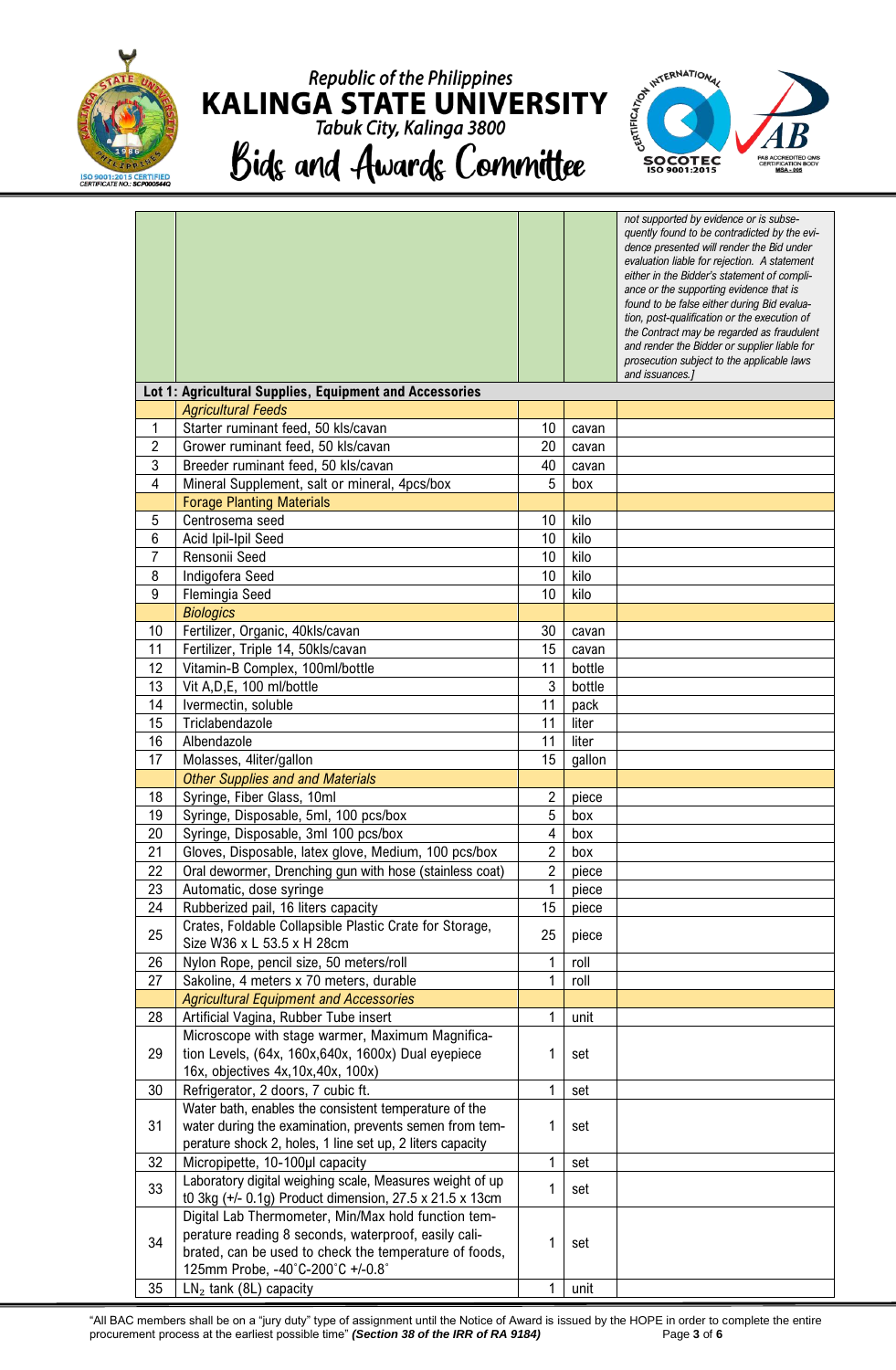

# Republic of the Philippines<br>KALINGA STATE UNIVERSITY<br>Tabuk City, Kalinga 3800 Bids and Awards Committee



| 36             | Neubauer Chamber (Hemocytometer)                                                                                                                       | 1              | unit   |  |  |
|----------------|--------------------------------------------------------------------------------------------------------------------------------------------------------|----------------|--------|--|--|
|                | Dryer/Sterilizer oven, Temperature: 60°C, Electri-                                                                                                     |                |        |  |  |
| 37             | cal:220v 0.8KW/4A, Capacity:72L, Dimension: 59 in x                                                                                                    | 1              | set    |  |  |
|                | 56 in x 70 in, Pre stalled UV light                                                                                                                    |                |        |  |  |
| 38             | $LN2$ tank (30L) capacity                                                                                                                              | 1              | unit   |  |  |
| 39             | Semen straw, 1000pcs or pack                                                                                                                           | 1              | pack   |  |  |
| 40             | Semen straw powder, with different colors (350-                                                                                                        | 1              | pack   |  |  |
|                | 500g/pack)                                                                                                                                             |                |        |  |  |
| 41             | Glassware, (4pcs beaker at 100ml, 4 pcs Erlenmeyer                                                                                                     | 1              | set    |  |  |
|                | flask at 100ml, 2 graduated cylinder, 2-glass funnel                                                                                                   |                |        |  |  |
| 42             | Glass slide, not tempered. Per pack                                                                                                                    | 1              | pack   |  |  |
| 43             | Cover Slip, Not Tempered. Per pack                                                                                                                     | 1              | pack   |  |  |
| 44             | Al Kit for small ruminant, With Al gun, thawing bath,<br>lamp, speculum, thermometer, straw sheath, paper                                              | 1              |        |  |  |
|                | towels                                                                                                                                                 |                | set    |  |  |
| 45             | Lubricants, Non-Spermicidal                                                                                                                            | 10             | bottle |  |  |
| 46             | Frame, wood can do (fabricated)                                                                                                                        | 1              | piece  |  |  |
|                | Grass Stalk Shredder Machine 1Ton Capacity 3hp mo-                                                                                                     |                |        |  |  |
| 47             | tor power                                                                                                                                              | 1              | unit   |  |  |
|                | Generator, 6KVA, Diesel, 4 strokes, air-cooled, direct                                                                                                 |                |        |  |  |
| 48             | injection, silent type, with battery for electric start                                                                                                | 1              | unit   |  |  |
|                | Power Sprayer, with an induction motor, 1.5 hp, belt-                                                                                                  |                |        |  |  |
| 49             | driven with 50 meters rubberized hose 1/2"                                                                                                             | 1              | unit   |  |  |
| 50             | Drum, 200 liters capacity, Blue                                                                                                                        | $\overline{2}$ | piece  |  |  |
| 51             | Grass Cutter, 4 strokes                                                                                                                                | 1<br>10        | unit   |  |  |
| 52             | Grass Cutter blade, for 4-stroke Grass Cutter                                                                                                          | piece          |        |  |  |
|                | <b>Lot 2: Animal Breeders</b>                                                                                                                          |                |        |  |  |
| $\mathbf{1}$   | Breeder goat, Male Anglo-Nubian, at least 10 months,                                                                                                   | $\overline{2}$ | head   |  |  |
|                | 30 kg (preferably 1 buck is for A.I.)                                                                                                                  |                |        |  |  |
| $\overline{2}$ | Breeder goat, Male Boer, at least 10 months, 30 kg                                                                                                     | $\overline{2}$ | head   |  |  |
| $\mathbf{3}$   | (preferably 1 buck used for A.I)<br>F2 Breeder Does, Anglo-Nubian, at least 1 year                                                                     | 12             | head   |  |  |
| 4              | F2 Breeder Does, Boer, at least 1 year                                                                                                                 | 12             | head   |  |  |
| 5              | Upgraded, Does, at least 10 months, 30 Kg                                                                                                              | 60             | head   |  |  |
|                |                                                                                                                                                        |                |        |  |  |
|                | <b>Terms and Conditions:</b>                                                                                                                           |                |        |  |  |
| a)             | <b>Bidder's Qualification:</b>                                                                                                                         |                |        |  |  |
|                | 1. For Lot 2, the supplier was able to complete a delivery of animal breeder                                                                           |                |        |  |  |
|                | or its equivalent project to any government agency for the last ten (10)                                                                               |                |        |  |  |
|                | years, amounting to at least fifty percent (50%) of the Approved Budget for                                                                            |                |        |  |  |
|                | the Contract (ABC) for said lot. For this purpose, a License to Operate needs<br>to be submitted as part of the technical requirements of the bidding. |                |        |  |  |
|                | 2. Supplier's After-sales Support must have accessible contact detail/s to                                                                             |                |        |  |  |
|                | ensure the Service Level Agreement and assign a technical manager to                                                                                   |                |        |  |  |
|                | look into the animal or equipment issues.                                                                                                              |                |        |  |  |
|                | 3. For Lot 1, the supplier was able to complete a delivery of agricultural                                                                             |                |        |  |  |
|                | equipment, with at least 50% contract cost of the ABC.                                                                                                 |                |        |  |  |
|                | For the Forage Planting Materials (seedlings):                                                                                                         |                |        |  |  |
| b)             | Acceptance of the Seedlings are subject to 80% passing on Germination                                                                                  |                |        |  |  |
|                | Test. The supplier shall provide enough samples for testing at the project                                                                             |                |        |  |  |
|                | site before acceptance of the delivery of items.                                                                                                       |                |        |  |  |
|                | For the Equipment:                                                                                                                                     |                |        |  |  |
| c)             | All Equipment and components should be branded (not clone, imitation, or                                                                               |                |        |  |  |
|                | assembled) and brand new. The units should be delivered duly packed and                                                                                |                |        |  |  |
|                | sealed by the manufacturer. KSU assumed that the Equipment to be deliv-<br>ered had undergone quality control testing from the manufacturer; hence     |                |        |  |  |
|                | repacking/resealing the same by sub-dealer is discouraged and inexcusable.                                                                             |                |        |  |  |
|                | Availability of parts in the local market by local distributor<br>d)                                                                                   |                |        |  |  |
|                |                                                                                                                                                        |                |        |  |  |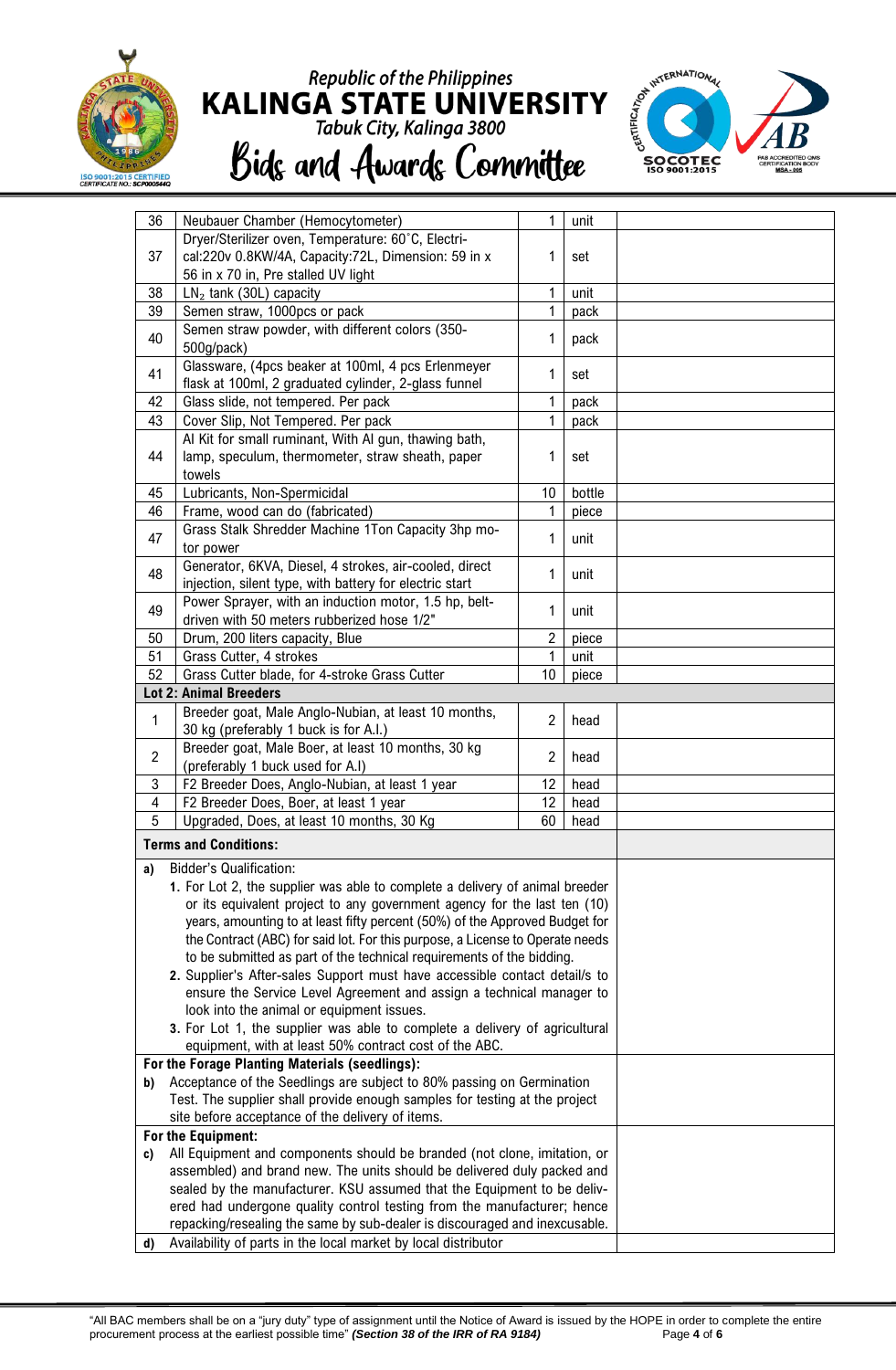

## Republic of the Philippines<br>KALINGA STATE UNIVERSITY<br>Tabuk City, Kalinga 3800 Bids and Awards Committee



| e)       | Provision of Technical Data Sheet indicating the brand name and model of<br>item/s for equipment, especially those listed in Item Numbers 29, 32, 37,                                                                                    |  |
|----------|------------------------------------------------------------------------------------------------------------------------------------------------------------------------------------------------------------------------------------------|--|
|          | 44, 47, 48 and 51.                                                                                                                                                                                                                       |  |
| f)       | Prior to issuing the Certificate of Complete Deliveries, the Equipment's testing<br>and ceiling must be conducted with the end-users and TWGs. Hence, conduct<br>training or orientation within weeks after installation is recommended. |  |
| g)       | 1 year warranty of service and device/equipment based on the unit will start                                                                                                                                                             |  |
|          | after the turn-over and orientation of the end-user.                                                                                                                                                                                     |  |
| h)       | During or after the delivery, the Supplier shall submit the following requirements:                                                                                                                                                      |  |
|          | <b>Delivery Receipt</b><br>1.                                                                                                                                                                                                            |  |
|          | Supplier's Sales Invoice<br>2.<br>Operations and Maintenance Manual                                                                                                                                                                      |  |
|          | 3.<br>Warranty or KSU will deduct 1% on the total value of the equipment as<br>4.                                                                                                                                                        |  |
|          | <b>Retention Money</b>                                                                                                                                                                                                                   |  |
|          | <b>For the Animal Breeders:</b>                                                                                                                                                                                                          |  |
| i)       | The animals to be supplied by the Supplier must conform to all the veterinary                                                                                                                                                            |  |
|          | health requirements and will be subjected to the existing quarantine rules                                                                                                                                                               |  |
|          | and regulations of the National Veterinary Quarantine Services (NVQS), but                                                                                                                                                               |  |
|          | not limited to the following:                                                                                                                                                                                                            |  |
|          | Selected animals to be imported must be tested within days prior to<br>1.<br>delivery at KSU and must be properly identified by the ear tags applied                                                                                     |  |
|          | by the selectors. The identification and origin of the animals must be                                                                                                                                                                   |  |
|          | properly indicated in the Health Certificate.                                                                                                                                                                                            |  |
|          | The animals must be sprayed with insect repellant and tested for diseases<br>2.                                                                                                                                                          |  |
|          | indicated in the protocol. Only animals tested negative will be accepted.                                                                                                                                                                |  |
|          | The animals originate from farms which, after due inquiry and to the<br>3.                                                                                                                                                               |  |
|          | best of the knowledge and belief of the signing veterinarian, have had                                                                                                                                                                   |  |
|          | no reported outbreaks or clinical signs of diseases in the two (2) weeks                                                                                                                                                                 |  |
|          | prior to delivery.<br>All animals shall be in good health and condition and free from physical<br>4.                                                                                                                                     |  |
|          | defects that may affect breeding potential. The animals must be accom-                                                                                                                                                                   |  |
|          | panied by Health Certificate issued by an authorized veterinarian.                                                                                                                                                                       |  |
| j)       | Transportation of animals. The Supplier shall provide a nutritionally adequate                                                                                                                                                           |  |
|          | diet for the animals while in transit. The animals shall likewise be conditioned                                                                                                                                                         |  |
|          | to this diet for at least one week prior to departure. The animals shall also                                                                                                                                                            |  |
|          | be provided with anti-stress nutritional supplements in their water while in                                                                                                                                                             |  |
|          | transit. Further, the Supplier shall also bear the local travel risk insurance<br>for the animals from the place of origin to KSU.                                                                                                       |  |
| k)       | The KSU reserves the right to accept or reject animals with tampered and/or                                                                                                                                                              |  |
|          | lost Tag Schedules. It also KSU reserves the right to reject any animal which                                                                                                                                                            |  |
|          | has injuries, shows signs of weakening after the delivery period.                                                                                                                                                                        |  |
| $\bf{I}$ | As part of the mortality rate, the death of any animal breeder will be replaced                                                                                                                                                          |  |
|          | under the warranty period depending on the cause of death of the animal as                                                                                                                                                               |  |
|          | certified by KSU veterinarian, or the retention will be forfeited in favor of KSU.                                                                                                                                                       |  |
| m)       | During or after the delivery, the Supplier shall submit the following require-                                                                                                                                                           |  |
|          | ments:<br><b>Delivery Receipt</b><br>1.                                                                                                                                                                                                  |  |
|          | Supplier's Sales Invoice<br>2.                                                                                                                                                                                                           |  |
|          | List of the animals, pedigree certificates, health records from the point<br>3.                                                                                                                                                          |  |
|          | of origin, and other related documents                                                                                                                                                                                                   |  |
|          | Animal Insurance Policy in favor of KSU<br>4.                                                                                                                                                                                            |  |
|          | Certificate of Origin<br>5.                                                                                                                                                                                                              |  |
|          | Negative Laboratory test for Small Ruminant Lentivirus, Blue Tongue,<br>6.                                                                                                                                                               |  |
|          | Brucellosis, if applicable.                                                                                                                                                                                                              |  |

100 102 103 \_\_\_\_\_\_\_\_\_\_\_\_\_\_\_\_\_\_\_\_\_\_\_\_\_\_\_ \_\_\_\_\_\_\_\_\_\_\_\_\_\_\_\_\_\_\_\_\_\_\_\_\_\_\_\_ \_\_\_\_\_\_\_\_\_\_\_\_

106

104 Mame of Company/Bidder Signature Over Printed Name Date Date<br>105 of Representative